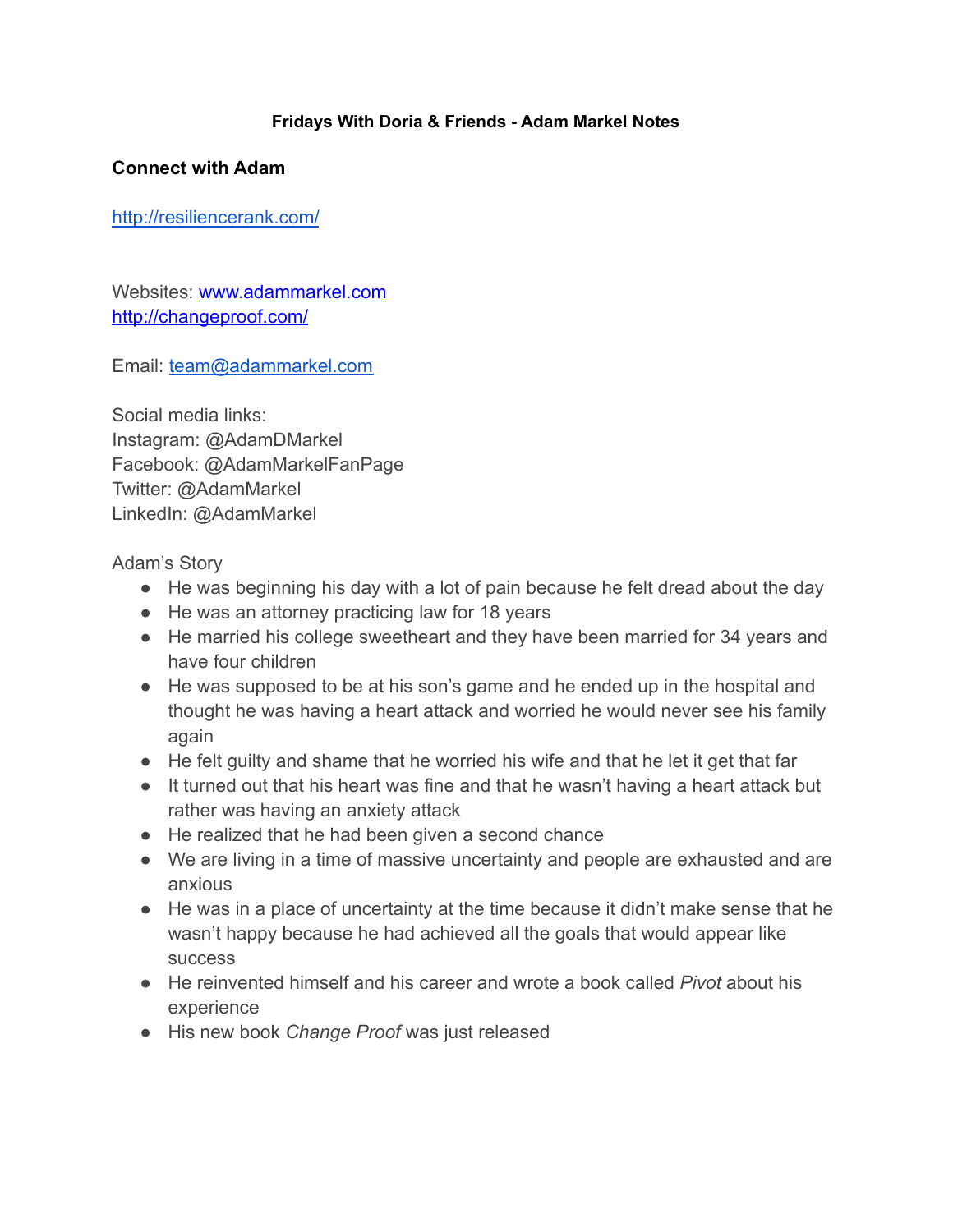What does it mean to be change-proof?

- Not resisting change
- Being change proof is accepting change without judgment
- Change is something we have to love
- When we are able to see change as something that is net positive, we become more resilient
- The only constant in this universe is change
- Change is what creates manifestation
- Nothing that is stagnant is able to evolve
- Change is life itself and yet we push it away

## Doria

- We can do physical things to deal with change we can take deep breaths
- We are going through a huge global shift
- COVID has created a huge global shift

How do you create rituals for resilience?

- When we say resilience most people nod their heads like they know what it is
- Many people think of resilience as the ability to take the punches and get back up
- His research team shows that resilience is how we bounce forward the capacity to leverage adversity for long term growth
- There is nothing to bounce back to bouncing forward is what we are about
- The future always teaches us is that everything is net positive, net growth
- All of the things we are experiencing are going to produce an evolution over time
- The only thing we have a choice about is how we see it in the present
- We can take small moments of recovery close your eyes and take a deep breath
- It's about self-care but really it's about productivity because it gives you more energy

How do you leverage uncertainty?

- When you are exhausted it's almost impossible
- When we are depleted we aren't as flexible
- *The honest truth about dishonesty* is a book that he recommends
	- We all lie a little bit
	- When we are depleted the amount of time we spend lying to ourselves and others expands
	- Depletion contributes to our sabotage and is difficult to think clearly
- We need to create resilience before we need it
- It's easier to create resiliency rather than deal with burnout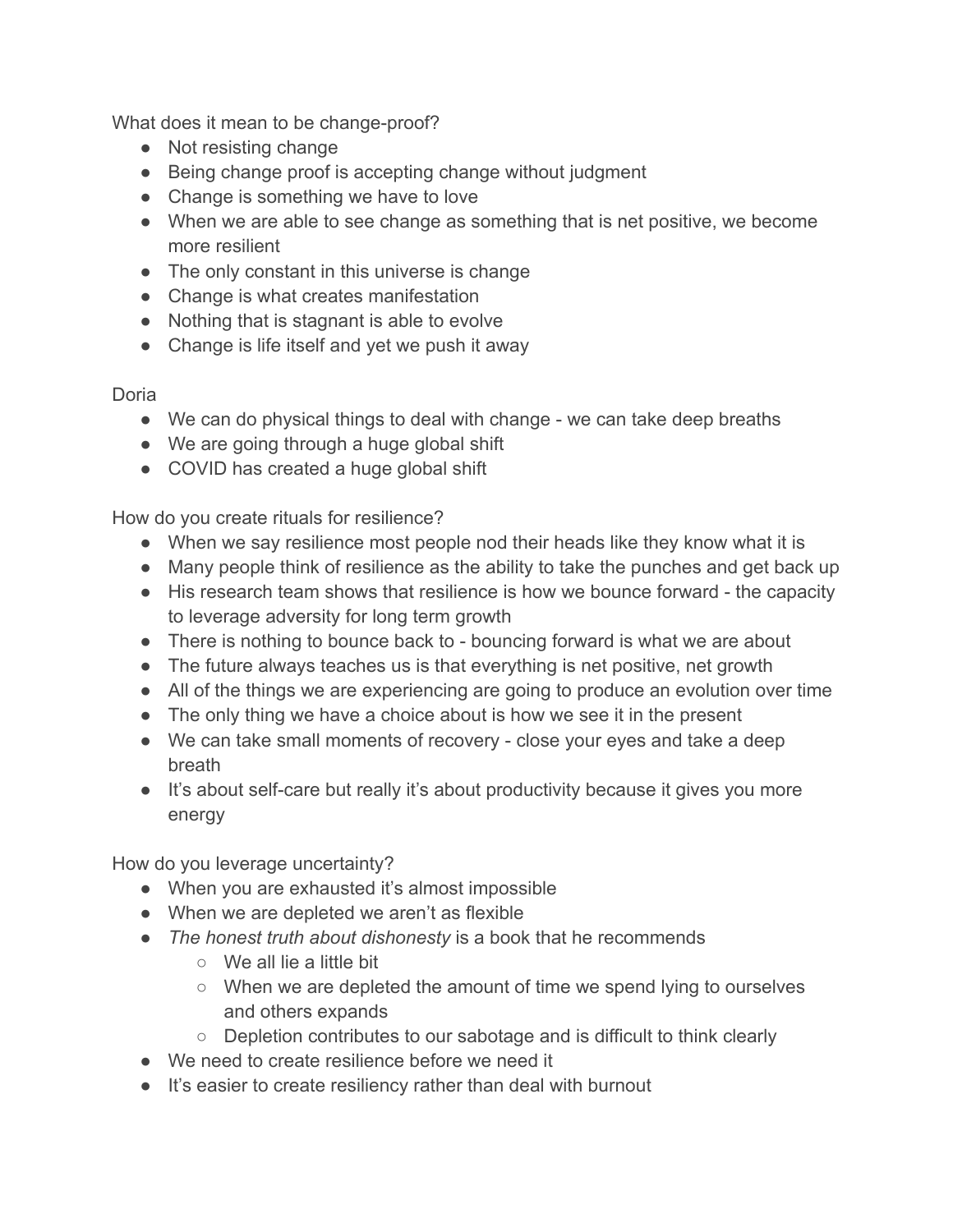- Now we are experiencing many people leaving jobs because of burnout
- The answer to exhaustion is recovery
- You can reverse the burnout by putting more focus on how you restore
- We need to ritualize recovery
- A habit is something we do unconsciously
- A ritual is something we choose to do

Organizations and Resiliency

- There is a lag time between organizations listening to this advice but he is seeing many corporations looking at resiliency
- He read about Buckminster Fuller studying massive ships and the problem that they had was steering them but someone invented something called the Trim Tab which was a tiny rudder and made them be able to turn the big ship
- So often as employees in a company have difficulty seeing how a small change can make a big difference
- Small changes are the key

People worry a lot

- He used to say "you can't win without worry" but doesn't believe that now worry is depleting
- What can be done now is to make a small change
- The only thing we have to fear is to become the status quo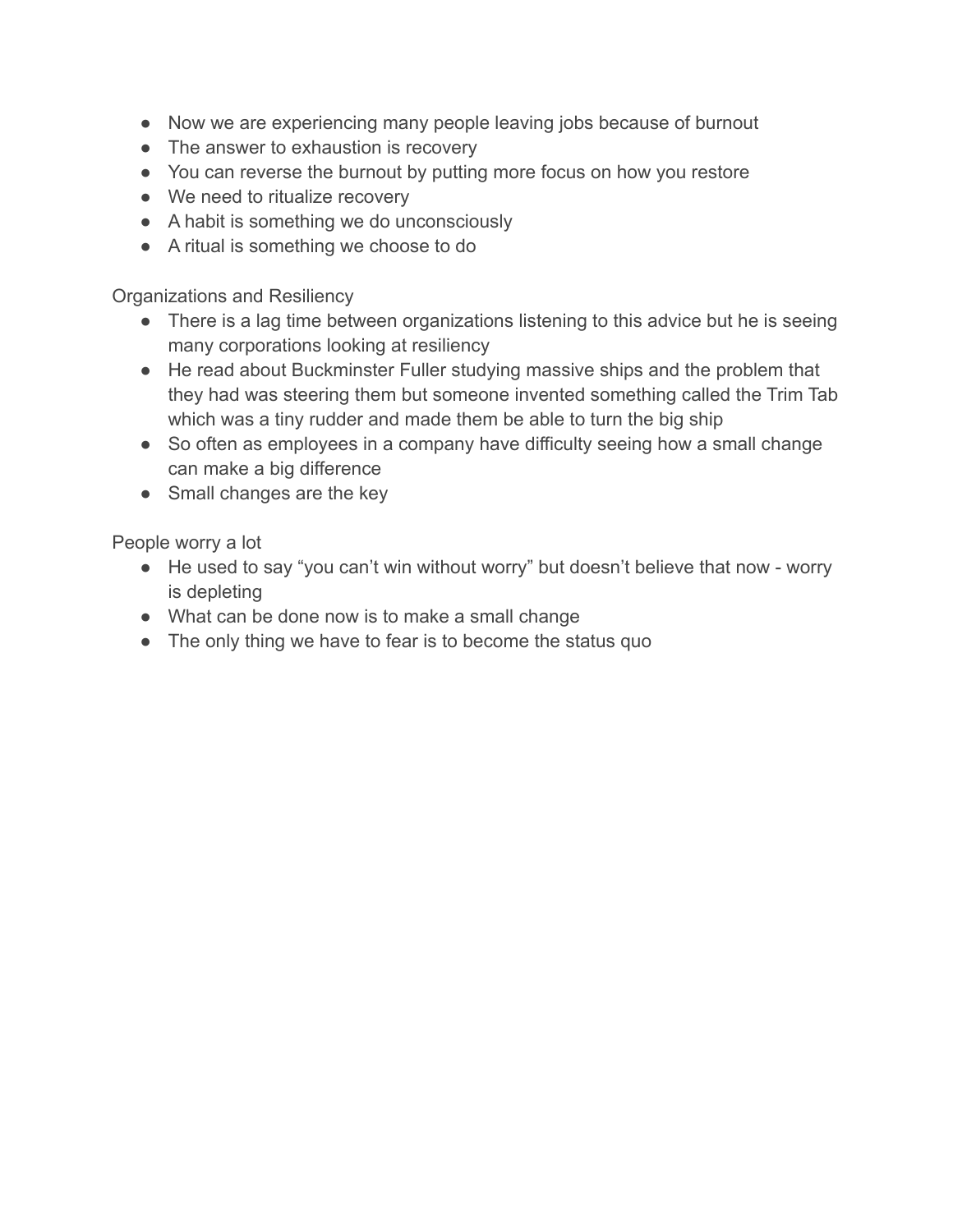00:40:10 )'( Lanai )'(: ₩♥₩<del>₽</del>₩ 00:40:31 Christopher J Power: Passion with an Australian accent. That's something. 00:40:44 Dr. Serge Gravelle (GlobalSparks): Some of our BSE grads created a brand new platform to support non-profit/NGO organizations in their fundraising efforts at no cost. If you know any non-profit entities, please ask them to go to https://goglobalsparks.com/1plucky for a 30-second survey. 00:41:17 Alice & Michael - Ig @samadhiseaofwisdom: Life Blissings Be-You-Til-Full Money & You Vibrillionare TM Family & Aloha from Samadhi. Will Be listening. <3 00:41:19 Catherine Kavadas: Gracious kind sir Christopher , its a wonderful life<sup>2</sup> 00:42:19 Catherine Kavadas:  $00:42:22$  )'( Lanai )'(: A B S O L U T E L Y  $\frac{36}{24}$ 00:42:41 Connie Benjamin: https://fridayswithdoria.com/#av section 6 00:43:26 Alice & Michael - Ig @samadhiseaofwisdom: Love the Transformation Lifestyle 24/7 Love! Resiliency is Unconditional Love. <3 00:43:43 Connie Benjamin: Who is new to Fridays With Doria? 00:44:13 Dr. Letitia Wright : He felt a sense of dread when he got up, even though he was financially successful. 00:44:16 Pamela Stone: I am 00:44:29 Dr. Letitia Wright : HEY PAMELA STONE !!!! 00:44:35 Stephanie McAuliffe: 27 years on Wall Street. Yes, I feel you. 00:44:45 Ray Blanchard: Love love love, Everybody!!!!❤️ 00:44:49 Pamela Stone: Hey Dr. Wright 00:44:55 Connie Benjamin: Welcome @Pamela! So great to see you here! 00:45:03 Chris Mentzel: I was at UMASS Amherst in 1981! 00:45:12 Pamela Stone: Thank you Connie 00:45:30 Maria: Greetings from UMass land! 00:45:32 Dr. Letitia Wright : He was hospitalized and he thought he was going to die of a heart attack 00:45:45 Dr. Letitia Wright : and somehow of being sick he felt shame and guilt 00:45:56 Dr. Letitia Wright : guilt that he has let it get so far 00:46:13 Dr. Letitia Wright : His heart was fine, but he realized he wasn't having a heart attack 00:46:26 Dr. Letitia Wright : The doctor told him he was having a panic attack. 00:46:39 Connie Benjamin: Welcome @Stephanie! Wonderful to have you with us! 00:47:03 Catherine Kavadas: I love my life, I love my life, I love my life , NO MATTER WHAT - Its a plentiful life - It is wonderful life - We LOVE you Adam and Rhandi - WoW THANK YOU GOD for EVERYTHING .....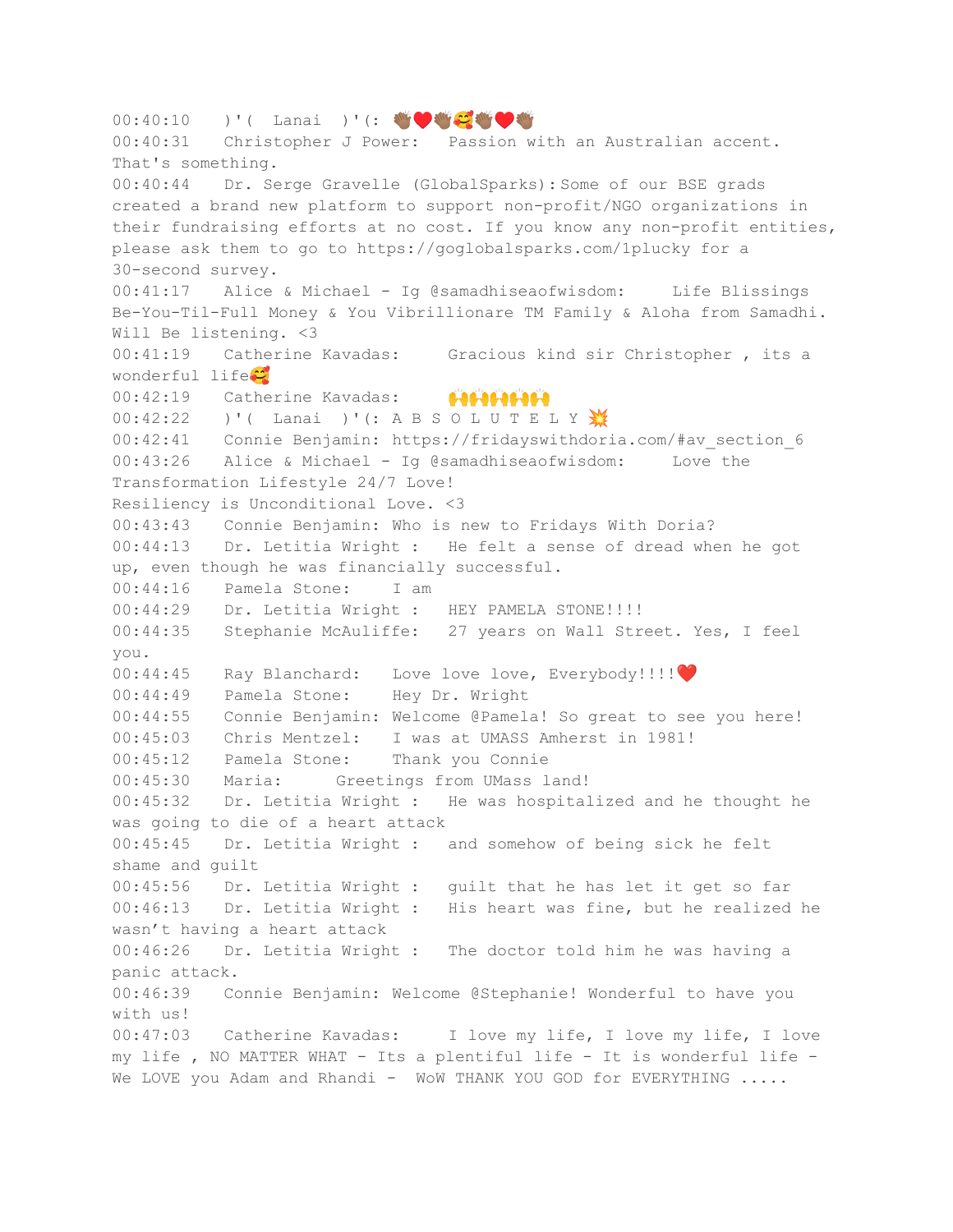00:47:07 Dr. Letitia Wright : He was so thankful for this, he was grateful and he knew he had a second chance, however he was not sure what to do with it. 00:47:25 Dr. Letitia Wright : Let's talk about living in a time of massive uncertainty and people are exhausted 00:47:56 Dr. Letitia Wright : There has been a lot of suffering and loss because of this uncertainty. 00:48:12 Joan Michelson: People today have also been re-evaluating like Adam was doing at that moment 00:48:18 Catherine Kavadas: What a word Reprieve 00:48:21 Dr. Letitia Wright : Adam felt he should be happy, not having anxiety. 00:48:43 Dr. Letitia Wright : HE was able to re-invent himself. The book PIVOT is how he did this 00:49:08 Dr. Letitia Wright : Financial literacy and re-invention and he also has a chapter about Resiliance 00:49:12 Catherine Kavadas: What a beautiful word RE-INVENTION, Pivot, Resilience 00:49:19 Cindi Ruiz: Hello everyone Cindi from Fresno, Cal 00:49:30 Dr. Letitia Wright : HELLO CINDI in FRESNO!! 00:49:36 Connie Benjamin: Connect with Adam Websites: www.adammarkel.com http://changeproof.com/ Email: team@adammarkel.com Social media links: Instagram: @AdamDMarkel Facebook: @AdamMarkelFanPage Twitter: @AdamMarkel LinkedIn: @AdamMarkel 00:49:39 Dr. Letitia Wright : the first book was PIVOT 00:49:45 Dr. Letitia Wright : the next book is CHANGE PROOF 00:50:30 Cindi Ruiz: hello Dr wright 00:51:06 Donn: So resiliency is useful for pivoting 00:51:16 Catherine Kavadas: YES YES YES Dame Doria DC Cordova ordinary to extraordinary  $\mathbf{\mathcal{L}}$ 00:51:40 Cindi Ruiz: Great info 00:52:28 Joan Michelson: Interested in environment, energy, climate and sustainability? Supporting women's advancement? Listen to my Electric Ladies Podcast: https://electricladiespodcast.com/podcast/ 00:52:44 Christopher J Power: Christopher Power https://globalsparks.com/ggbs/excalibur 00:52:46 Michele Wilson: What does it mean to be change proof.? When we are change proof we are not resistant to change.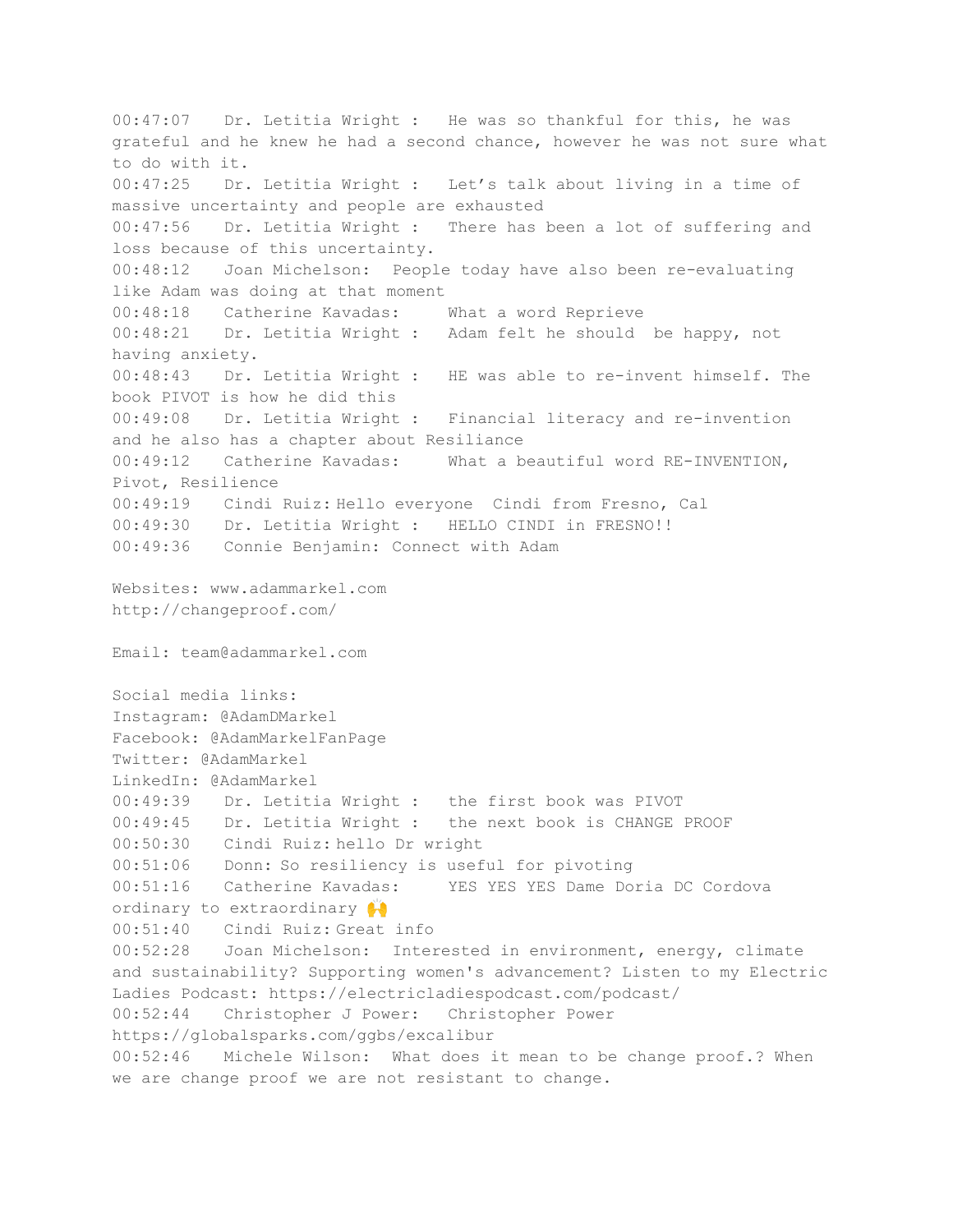00:52:52 Catherine Kavadas: YES YES YES Lily Pad (a frog to now a KING) an empire with a Kingdom 00:52:53 Daniel: Good morning from Singapore 00:53:04 Dr. Letitia Wright : Good morning Daniel!! 00:53:28 Shirini Miranda: Accept change without judgment.- Adam 00:53:41 Dr. Letitia Wright : Change proof means not resisting change, making friends with change, that it's net positive, its the cosmic lawn of manifestation 00:53:43 Michele Wilson: We need to make friends with change. It's the net positive of life. 00:53:53 Yuji Shimada JPN:Kaizen is change better! Exactly 00:54:02 Dr. Letitia Wright : Nothing stagnant can evolve, stagnation turns into toxicity 00:54:11 Samadhi Sea of Wisdom Meditation School: I Love to call it Maturization. 00:54:23 Michele Wilson: Accept change without judgement. 00:54:24 Pamela Stone: Hello Everyone, here is my link www.visionmadenetwork.com 00:54:31 Catherine Kavadas: NET POSITIVE - Only constant is CHANGE , change is life itself ACCEPT CHANGE WITHOUT UNHEALTHY JUDGEMENT / Stagnation Toxicity Death 00:54:36 Donn: Fireproof is protection against fire. Waterproof is protection against water. So when I first saw change proof I was confused and thought it was protection against change. 00:54:41 Ray Blanchard: If you are not changing you are not living; and if you're not living you are dying! 00:54:41 Diana Jaimes: So the world needed to change for the better. 00:54:45 susan@avestix.com: Susan Lindeque Avestix www.avestix.com Finance company focus on New Technologies, Blockchain, AI, Multifamily Apartments and Public Markets 00:54:54 Rick Botelho: The law of impermanence. 00:55:26 Joan Michelson: Here's my article on the paradigm shift in Forbes, including quoting Doria: https://electricladiespodcast.com/podcast/ 00:55:55 Joan Michelson: Here's my article on the paradigm shift in Forbes, including quoting Doria: https://www.forbes.com/sites/joanmichelson2/2020/05/05/the-covid-19-paradi gm-shift--from-values-to-careers-to-whole-economies/?sh=232a3cc038a2 00:56:05 Samadhi Sea of Wisdom Meditation School: Like a flower doesn't grow only externally alone … It matures internally communicating with it's inner-net of Nature's Family aka eco-system. Just the same we are maturing to take Inner and Global Response-Ability. 00:56:07 Catherine Kavadas: GREAT QUESTION DORIA WoW 00:56:15 Dr. R.Vijaya Saraswathy: Have you created Resilience for CHANGE? DC Doria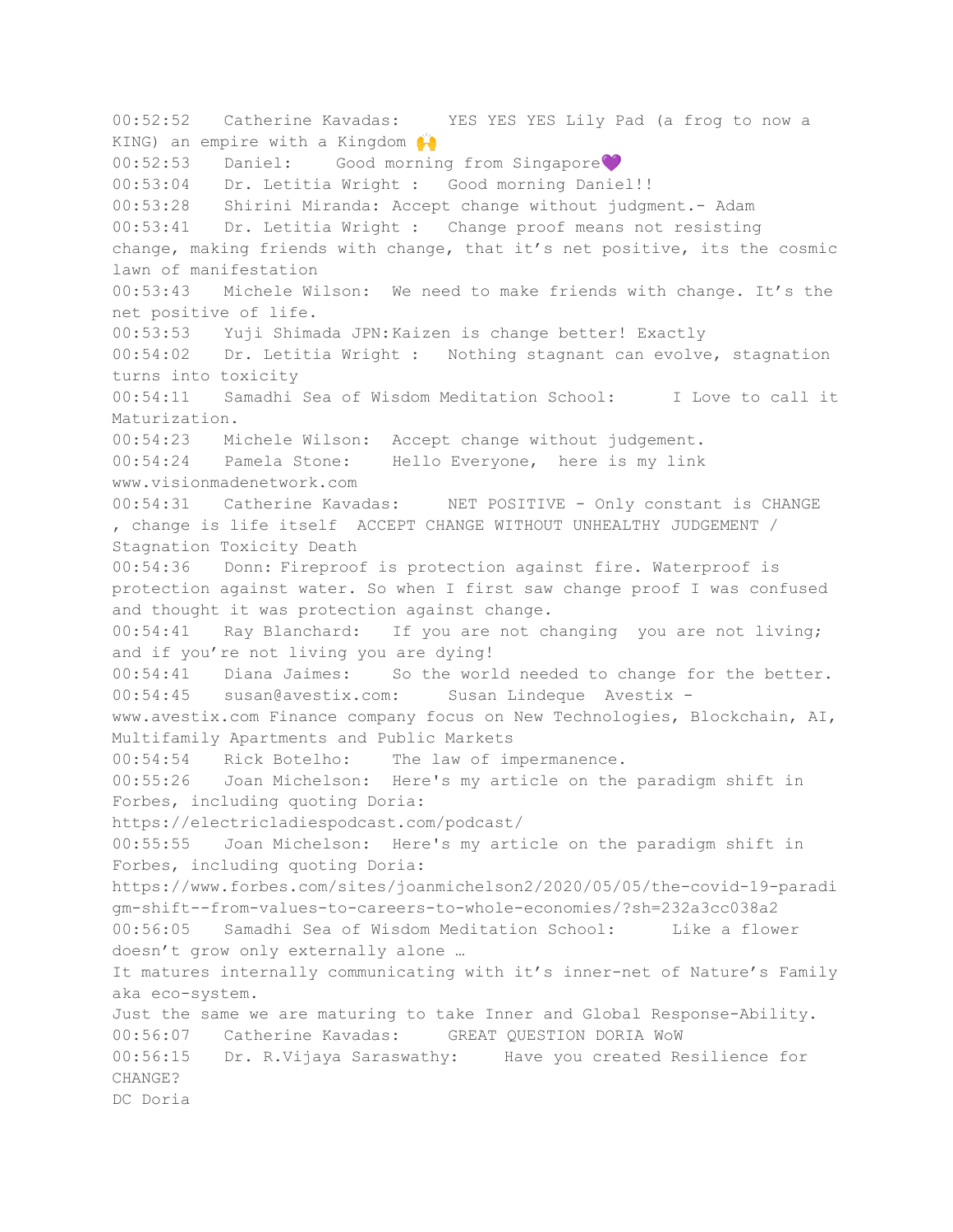00:56:24 Dame Doria (DC) Cordova: To be flexible 00:56:25 Samadhi Sea of Wisdom Meditation School: Inner elasticity. 00:56:27 Ray Blanchard: Resilience = Ability to shift from one state to another 00:56:33 Diana Jaimes: Be resourceful 00:56:33 Annette Krastins:working with the adversity 00:56:34 Elias Aquique: Ability to bounce back... 00:56:41 Shirini Miranda: never give up 00:56:44 )'( Lanai )'(: Going with the flow 00:56:47 Susan Meredith: Physics description: ability to bounce back from high impact loads 00:56:47 Chris Mentzel: Handle bad situations. 00:56:48 Cherie Clark: Handle anything surprising 00:56:48 Joan Michelson: Go with the flow - turn crisis into opportunity 00:56:48 Alana Lea: Bounce backability 00:56:49 Connie Benjamin: Being able to withstand challenges and change 00:56:50 Dr. R.Vijaya Saraswathy: To be there when every door seems closed 00:56:52 Rita Massey: Be able to hold true to your truth no matter what is going on 00:56:52 will wilkinson: Resiliency - ability to accommodate change with grace 00:56:54 Carole Hodges: Resilience - ability to be in the present and accept what is without resistance 00:56:56 laurien rowan (she/her, they/them): Resilience is being anchored in your ethics and nonattatched in methods. 00:57:06 James Railey: Ability to withstand chaos 00:57:07 Stephanie McAuliffe: Resilience is moving in the direction with our higher self beyond ego 00:57:08 Daniel: tough 00:57:22 susan@avestix.com: Ability to change, push through 00:57:27 Christopher J Power: the capacity to recover quickly from difficulties; toughness. 00:57:35 Dr. R.Vijaya Saraswathy: RESILIENCE is getting up every day when u know the results are far far away 00:57:39 laurien rowan (she/her, they/them): 82? 00:57:41 Catherine Kavadas: GUESS 1977 00:57:42 susan@avestix.com: 1987 00:57:47 Elias Aquique: 1978 ? 00:57:49 Pamela Stone: 1975 00:57:50 Cherie Clark: 1980 00:57:51 Ray Blanchard: 1988 00:58:01 Yuji Shimada JPN:1978 00:58:24 Dr. R.Vijaya Saraswathy: I was born in 1977 00:58:40 Joan Michelson: resilience is turning crisis into opportunty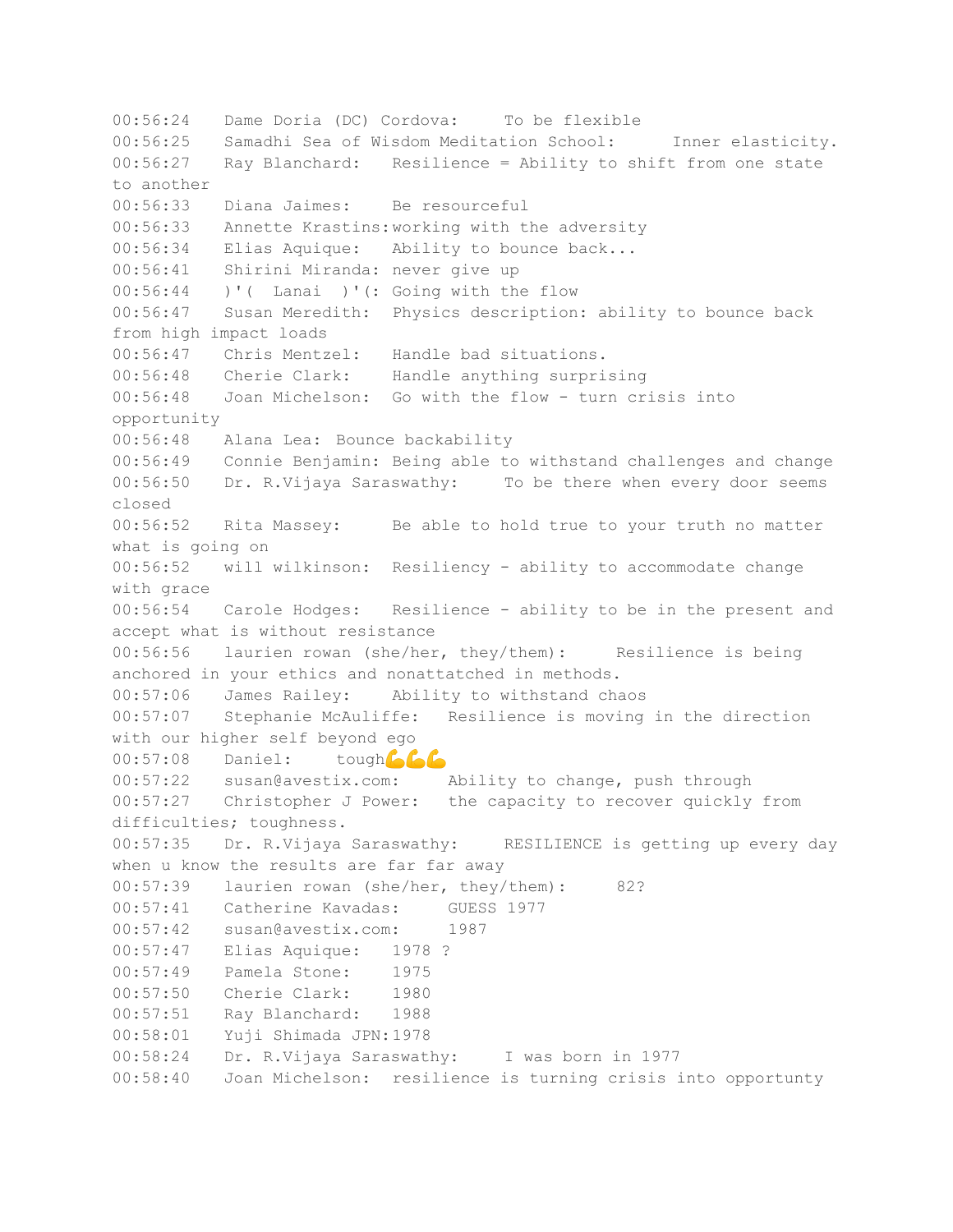00:58:57 Catherine Kavadas: Me too born October 1977 here in Oz Spring 00:58:58 Michele Wilson: Resilience is taking the punch and getting back up. 00:59:07 Michele Wilson: The capacity to bounce back. 00:59:16 Samadhi Sea of Wisdom Meditation School: Will Be back and watch the replay… Love this subject … So needed yet so neglected. Inner Romance is Resilience from our experience that Gifts Wisdom. 00:59:26 Dr. R.Vijaya Saraswathy: Leverage Uncertainty 00:59:29 Ray Blanchard: Having resolve and thrive again 00:59:29 Dr. R.Vijaya Saraswathy: wow 00:59:38 Uday kumar - India: Good Morning All Uday from India I work with tribals at hilly areas were man and animal wide spread. Am Money & You 2015 graduate - India. Always happy to be with M&U environment. Interested to get connected with social sector entrepreneurs. https://www.linkedin.com/in/wwday-kumar-1336271b4 thank you +91-8904040295 ( whatsapp) 00:59:48 Paul Schumann: first rocky movie was shown on nov 21 1976 i n theaters on dec 3 1976 00:59:50 Rita Massey: Resilience is the capacity to bounce forward. 01:00:01 Joan Michelson: Being curious 01:00:07 Michele Wilson: Wow, resilience is about how we bounce forward. Catalyst for growth. 01:00:34 susan@avestix.com: So powerful! 01:00:36 Catherine Kavadas: FACT from researches: RESILIENCE CATALYST FOR GROWTH - PRESENT NETT GROWTH EVOLUTION 01:01:00 Pamela Stone: Future net positive 01:01:31 Connie Benjamin: Connect with Doria Clubhouse @DoriaCordova Also, Follow in Clubhouse the Money & You Club – and get an invitation into Clubhouse's Fridays With Doria event!

https://www.facebook.com/DCCordova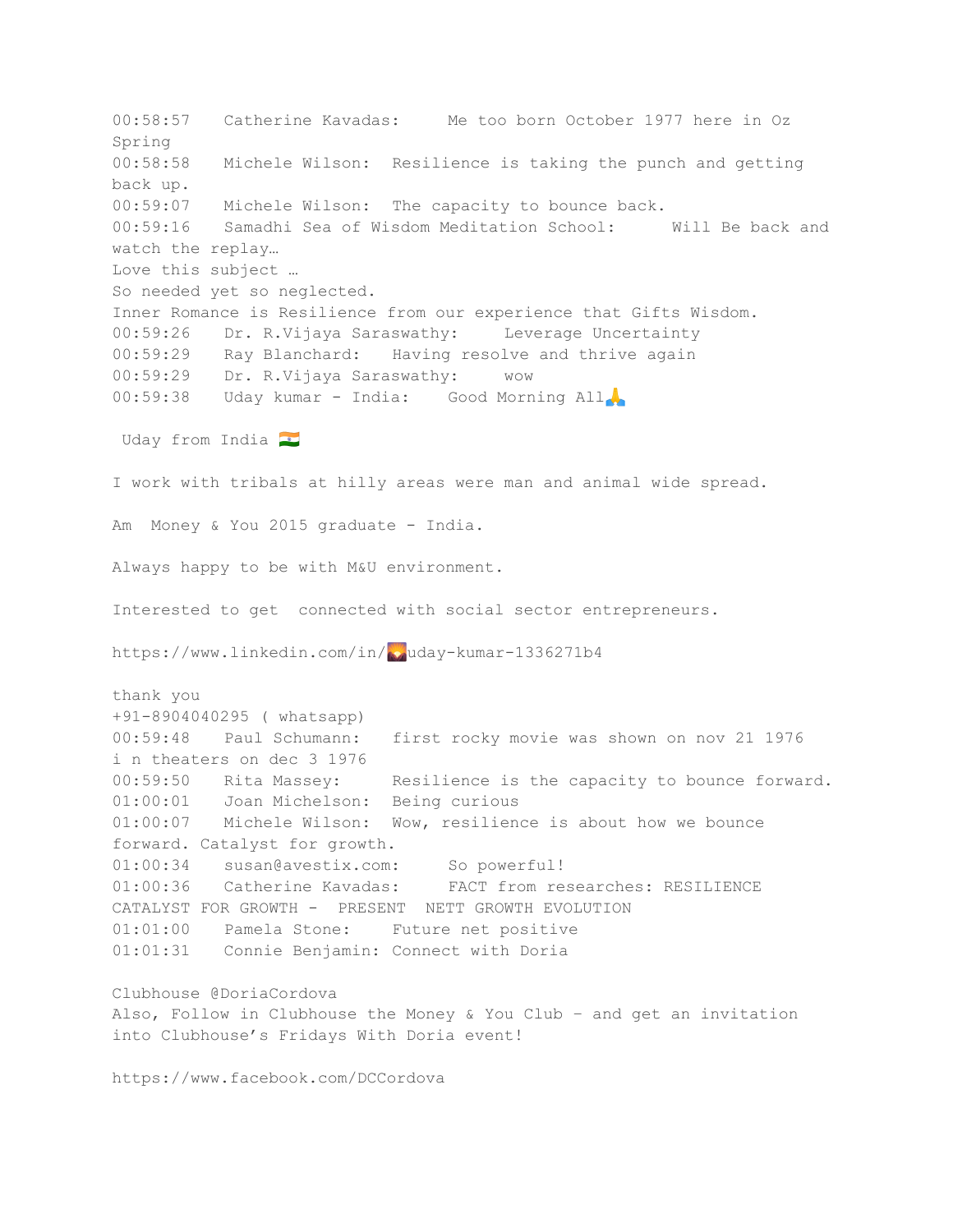https://www.linkedin.com/in/dccordova/

https://www.instagram.com/damedccordova/

https://twitter.com/dccordova

https://www.facebook.com/moneyandyou

https://www.youtube.com/user/MoneyAndYouEducation 01:01:36 Susan Meredith: MentaMorph Money is a financial game on the phone about to be released. It provides experiential education, where you can practice financial decisions in rounds where it isn't costly . www.MentaMorph.com Scroll down on the home page to see a short video on one of many scenarios. 01:01:38 Rick Botelho: There is more than one paradigm shift, and they are not all not harmonious. 01:01:43 Rita Massey: Rita Massey Higher Life Healing Thriving Stage 4 cancer survivor helping gifted and visionary women recovering from illness to heal and be able to actualize their vision and true soul expression with Soul Empowerment Healing energy work with coaching. http://www.higherlifehealing.com/soulempowerment 760-815-8220 ahigherlife4u@gmail.com 01:02:07 Connie Benjamin: The honest truth about dishonesty 01:02:37 Joan Michelson: But...when we are depleted we are also more OPEN because we don't have the energy to resist and we have to be more vulnerable 01:02:44 Barbie Layton: Hi, my name is Barbie Layton and I am a TV host on "You Are Amazing" on The Best You TV Www.youareamazingtv.com and www.thebestyou.tv

I'm also an Soulprint intuitive energy consultant for CEO's and individuals to fall in love with themselves, reanimate their dreams, and become the VIP of their own lives.

www.amethystchamber.com

I also co-founded an 8 week course to help clear your core wounds at www.theinfinity.life

I'm a published author and will be speaking at the Ignite Love Summit tomorrow from 11 - noon PST Here is the link for a free ticket https://love.igniteyou.life/step-2-summit-ticket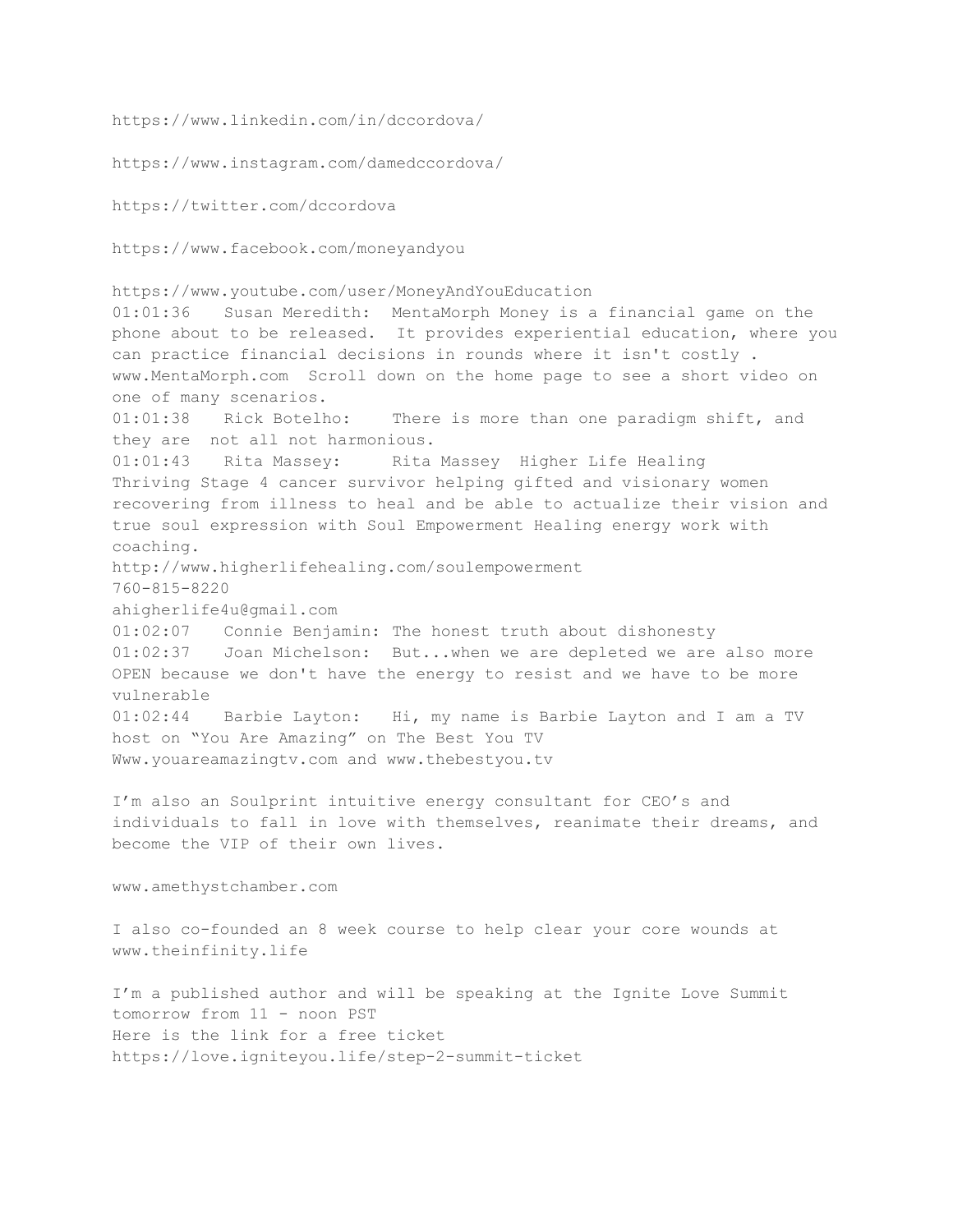I am a heart-centered conscious entrepreneur and I love to be of service and being a super connector brings me so much joy! So happy and overjoyed to be here with all of you! A V V W A 01:03:00 Sharon R: I serve others in defining their Essence https://effortlessvitality.now.site/ 01:03:43 Joan Michelson: But we can be more emotionally open too 01:03:50 Ray Blanchard: Honest truth about dishonesty…. Is similar to my take on Authenticy . Be authentic about your inauthenticity makes you authentic again. By the way, my contact is www.BookDrRay.com 01:05:31 Carole Hodges: Ritualize your recovery to increase resilience. Focus on how we restore. 01:05:52 Sharon R: Consciously recover 01:05:53 Dame Doria (DC) Cordova: right 01:05:55 Carole Hodges: right 01:05:56 Cherie Clark: right 01:05:57 Pat Porter: right 01:05:57 )'( Lanai )'(: Right 01:05:57 Ray Blanchard: Left 01:05:58 Rita Massey: right 01:05:59 Elias Aquique: left 01:06:00 Dr. Letitia Wright : both - I am ambidextreous 01:06:00 Annette Krastins: right 01:06:01 Diana Jaimes: Right 01:06:03 Shirini Miranda: left 01:06:03 Dr. R.Vijaya Saraswathy: Right 01:06:03 laurien rowan (she/her, they/them): The answer to restoration is ritual - rightr hand 01:06:03 Yuji Shimada JPN: right 01:06:04 Al Chan Malaysia:left 01:06:05 Maria: Right. 01:06:08 Michael Toh Chin Boon: Right 01:06:09 Pamela Stone: Right 01:06:09 Catherine Kavadas: BOTH Im ambidextrous Ritualise your recovery - RESET RESTORE REJUvenate 01:06:11 Susan Meredith: left 01:06:33 Dr. R.Vijaya Saraswathy: Ritual is something we choose to  $D<sub>O</sub>$ 01:06:39 laurien rowan (she/her, they/them): Ambidextrous is awesomeness 01:06:45 Joan Michelson: Here's an article I wrote in Forbes about the convergence of these changes in the economy have given birth to the rise of the ESG economy - focused on environment, social and governance (transparency) values: https://www.forbes.com/sites/joanmichelson2/2021/12/27/the-biggest-economi c-trend-of-2021-is-esg--people-planet-purpose/?sh=3f73b11f80f5 01:06:57 Carole Hodges: Resilience is something we have to practice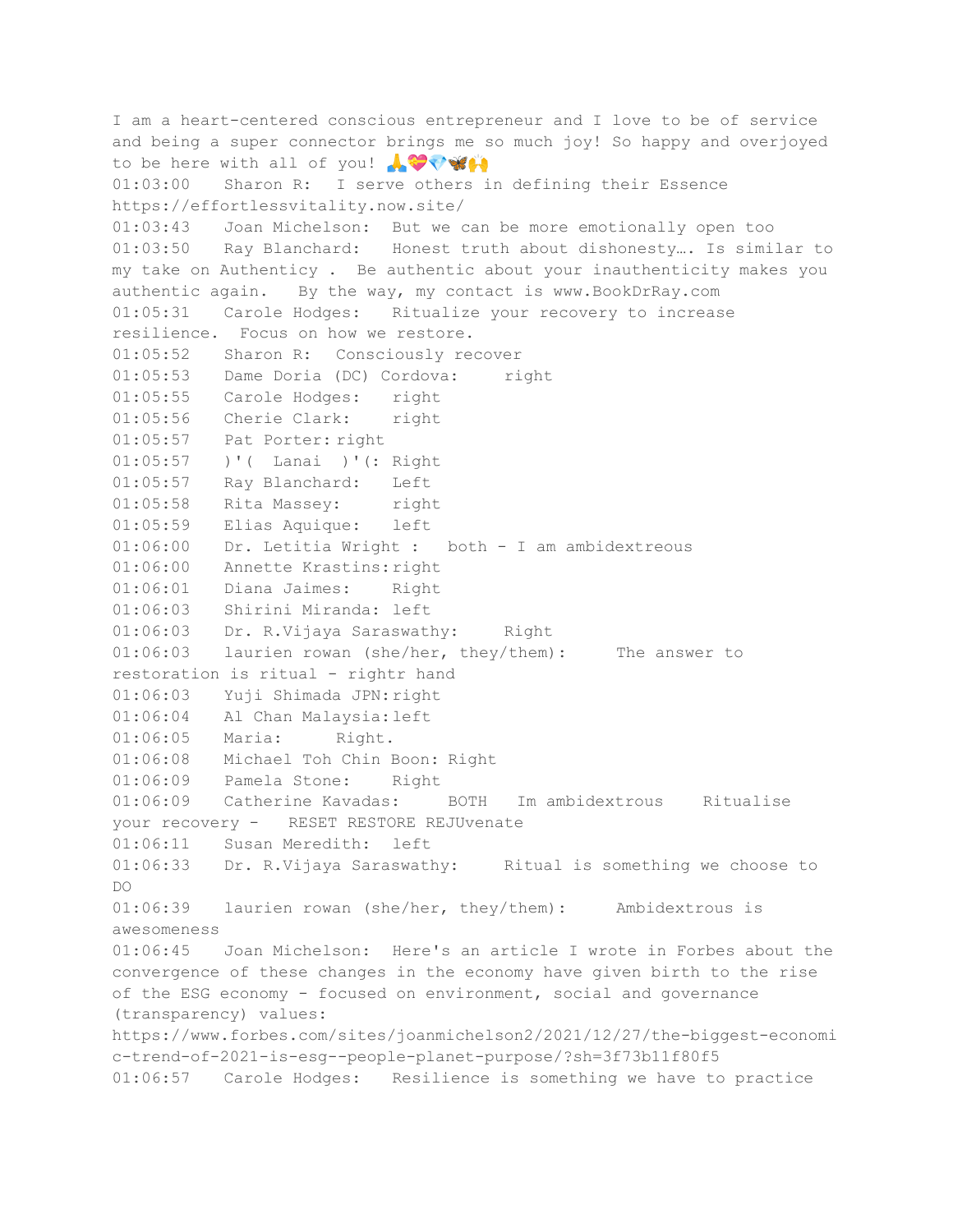01:06:57 Paul Schumann: Caroles new book menopause millionaire shares ideas that can help you in the second half of your life. www.themenopausemillionairebook.com 01:07:12 Rick Botelho: The market will not lead the restoration. Wishful thinking. The people need to drive the change. 01:07:19 Ray Blanchard: I switched to left had consciously….to create a new practice (and to get off automatic) 01:07:22 Catherine Kavadas: Lauren hehehehehehe I are awesome We are awesome Us are all AWESOME 01:07:39 Connie Benjamin: Get Adam's Free Gift to help you build resilience Resiliencerank.com 01:07:48 Ray Blanchard: I switched to left hand consciously….to create a new practice (and to get off automatic) 01:07:55 Connie Benjamin: http://resiliencerank.com/ 01:08:13 laurien rowan (she/her, they/them): That is so cool @Ray! What a great challenge. 01:12:00 Rita Massey: Ultimately the people drive the market. Especially as we become more aware. 01:13:38 Christopher J Power: Would like to connect. Email cp@christopherjpower.com WhatsApp +61413324380 Foreground https://globalsparks.com/ggbs/excalibur/ 01:14:11 Ray Blanchard: Love that word and that concept: Trimtab. It gives you leverage 01:14:57 Shirini Miranda: Small changes are really the key. - Adam 01:15:12 Joan Michelson: I agree, the ESG economy 01:15:21 Pamela Stone: Small changes in the corporatwy 01:15:53 Catherine Kavadas: Titanic - Many governmental agencies 01:16:12 Ray Blanchard: Transformation is, in a way, trimtabbing. By making a difference in a few we effect the many. If we make a difference in the many, we may shift the world consciousness. 01:17:18 Rick Botelho: The same applies to ESG and green washing. 01:18:29 Connie Benjamin: Support this beautiful project to empower the Homeless that is being led by Dr. Letitia Wright (Crowdfunding expert) http://www.adoptahomeless.org - please connect with her for this loving project - http://www.wrightplacetv.com 909 235 9744 drletitia@wrightplacetv.com 01:18:40 Joan Michelson: @Rick, I cover the ESG world as a reporter and work in it every day and the private sector is taking many more actions and investing much more in ESG issues 01:18:53 Rita Massey: Yes Rick. Lots of manipulation going on 01:18:59 Connie Benjamin: Support this beautiful project to empower the Homeless that is being led by Dr. Letitia Wright (Crowdfunding expert) http://www.adoptahomeless.org - please connect with her for this loving project - http://www.wrightplacetv.com 909 235 9744 drletitia@wrightplacetv.com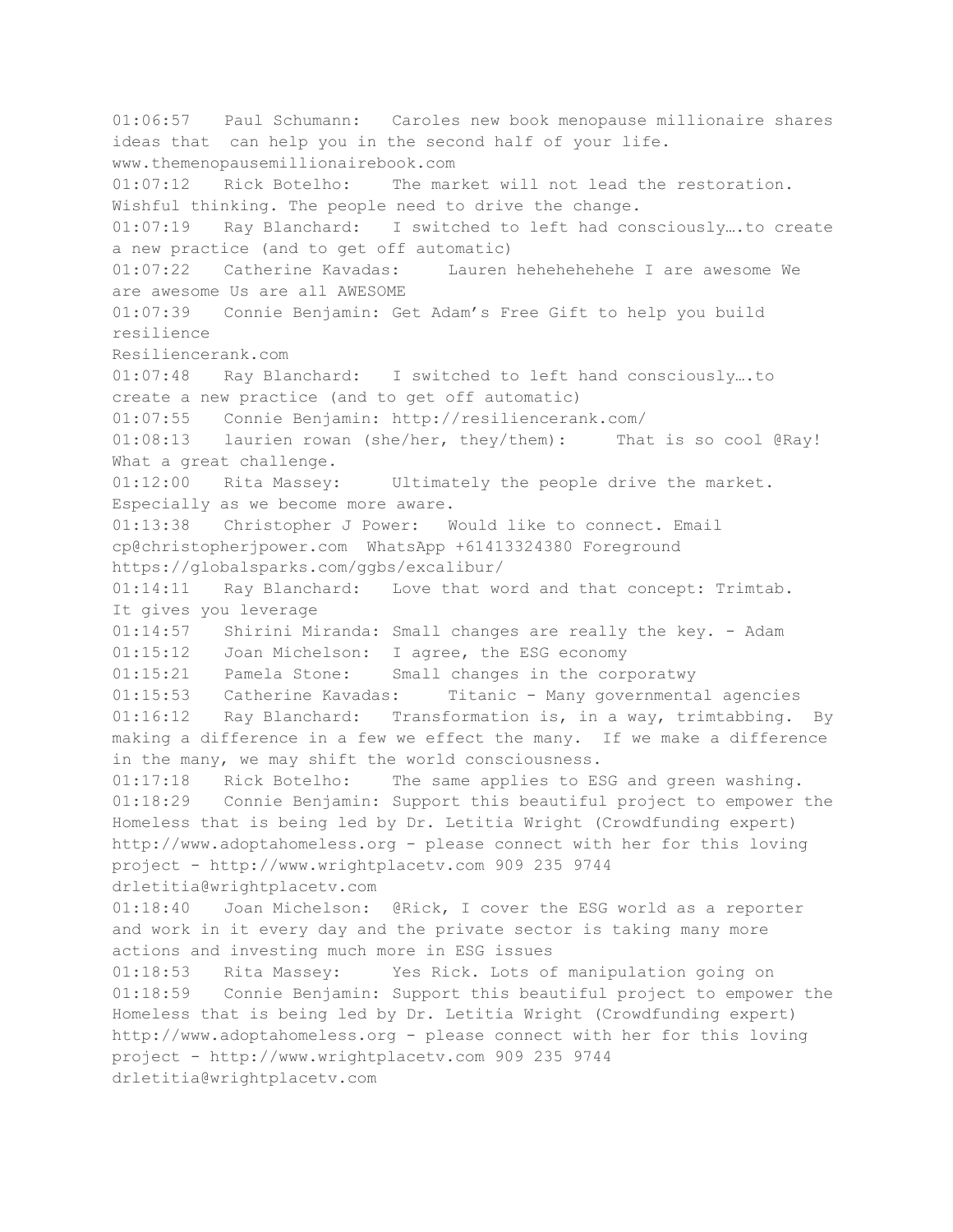01:19:30 Catherine Kavadas: YES YES YES - PASSION SISTER Dr Letitoa Wright <sup>11</sup> 01:20:09 Ray Blanchard: Beautiful project, Dr. Wright!!!!! 01:20:38 Joan Michelson: @Adam & all - Here's an article I wrote on the growth of the ESG economy causing companies to recruit a "different kind of CEO": https://www.forbes.com/sites/joanmichelson2/2021/12/13/need-for-differentkind-of-ceo-in-2021-led-to-twice-as-many-women-ceosnew-heidrick--struggles -report/?sh=d10c06b123e4 01:20:46 Connie Benjamin: SUPPORT INDIA'S FAMILIES PayPal.Me/stmothertheresaunive 01:20:57 Connie Benjamin: https://MoneyandYou.com will be back live in San Diego again: April 6 - 9 Doria has an awesome Affiliate program – another Income Generating Activity or to create being in the event, please contact her: info@moneyandyou.com or text her office: 1 619 224 8880 - thank YOU. Would love you there! Always looking for JV partners to collaborate -- to support us all in expanding our global markets. 01:21:37 laurien rowan (she/her, they/them): Laurien Rowan, Synaesthetic consultant, Business, health and life psychic. https://visionquest.network/laurien, my vlog Surfing Vuzuvaya is available to view at https://www.facebook.com/IntuitiveInfo 01:21:53 Connie Benjamin: http://MoneyandYou.com/EvolveXP event and meet our global social entrepreneurs. If you have wanted to expand your global markets with loving entrepreneurs, we are for you! It's not a Zoom training - there will be interactive / transformation exercises - as close as we can get to our 42-year old https://MoneyandYou.com program… The next event is being held March 3 & 4 01:22:01 Connie Benjamin: Next Fridays With Doria: HO'OPONOPONO PRAYER BY ZOOM & CLUBHOUSE get link at: https://FridaysWithDoria.com - 9 am California next Friday to include our East Coast - European / African friends / network! 01:23:20 Catherine Kavadas: Beautiful Prayer - Thank you Doria - WoW A WOW A SERIES ENCOURAGE ENCOURAGE ENCOURAGE Hoopononopno experience 01:24:46 Paul Schumann: a great and funny movie on climate change / comet disaster destroying earth. on Netflix. 01:24:50 Chris Mentzel: Women are taking over the world....! 01:24:54 Paul Schumann: Don't look up 01:25:19 Paul Schumann: a great and funny movie on climate change / comet disaster destroying earth. on Netflix. Don't look up 01:25:40 Diana Jaimes: Yes Paul, love that movie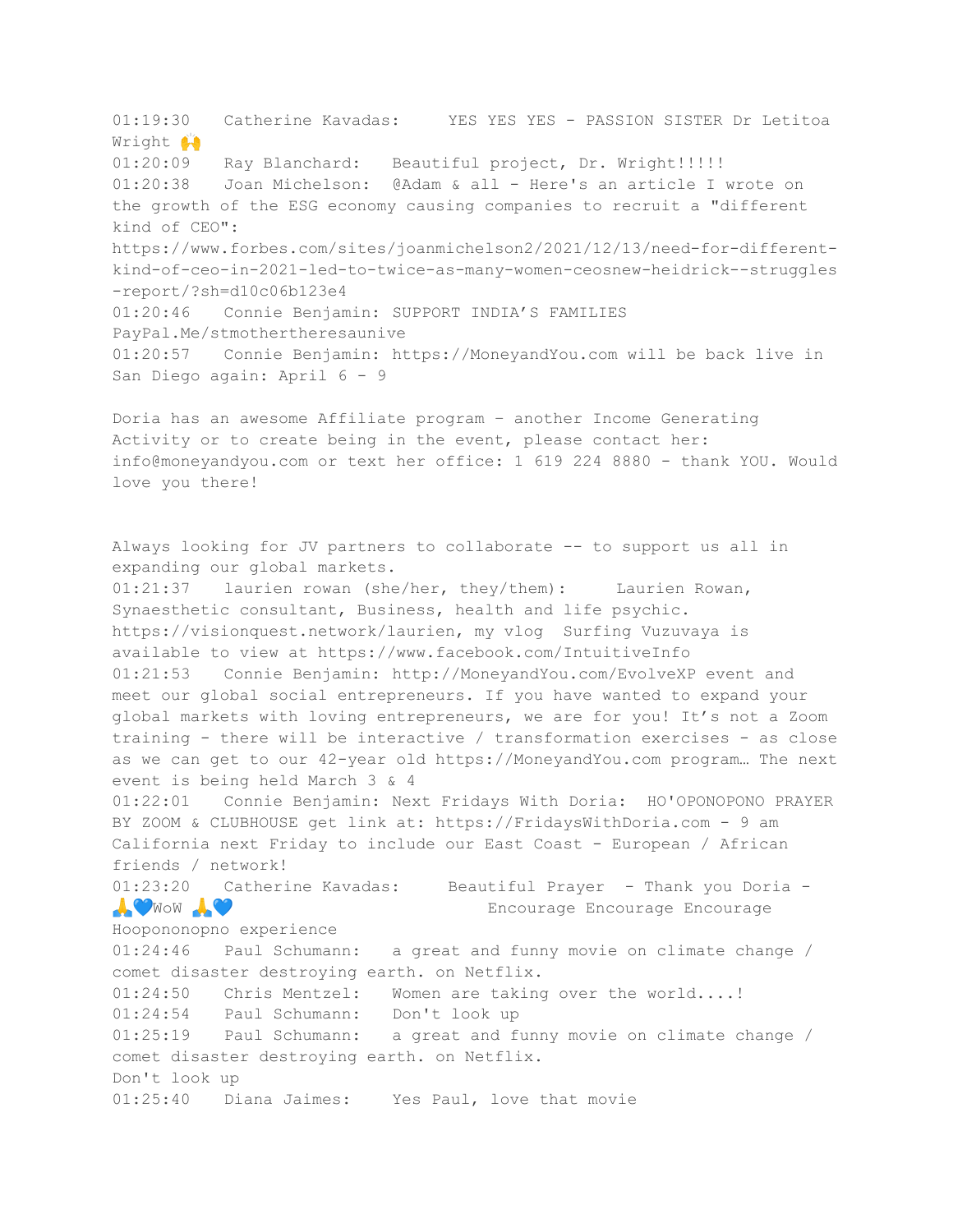01:25:40 Susan Meredith: My mom was the best role model for being a CEO as she ran an organization of 9. Budgeting, delegating, logistics... Should be more women CEOs! 01:25:47 Rita Massey: chat can be saved by clicking the three dots on the lower right of the chat on your computer. 01:25:52 Chris Mentzel: The Science of Getting Rich is a classic book that first connected money with spirituality. We introduced it in the last Fridays with Doria and you can watch the replay on the website. You can download a free copy at https://thescienceofgettingrich.info/. Will Wilkinson and I are working to update the book to today's language and create a training where we dive deep into it's wisdom and find our paths to wealth. 01:26:09 Connie Benjamin: Access To Cash: The New Definition of Wealth… And It's Not What You Think It Is - is now available for only \$1.97 USD for a limited time! Go to www.AccessToCashBook.com for the Amazon link and to read about the Bonus Gift: Chapter 2 of the Money-Making Systems Manual – 20-Page Personal Productivity System 01:26:11 Catherine Kavadas: Yes the wounded male divine, covert narcissism in the CEO, paradigm shift to heal those wounds they hurt 01:26:31 Paul Schumann: Carole hodges menopause millionaire 01:26:38 Paul Schumann: on amazon 01:27:03 Carole Hodges: ie - The Menopause Millionaire Carole Hodges

- search on Amazon1

01:27:21 Connie Benjamin: https://www.leverageto.cash – only \$67.

In this easy-to-follow Online Course, you will learn distinctions for leveraging your time, money, resources, networks… your energy!

Doria shares distinctions to be more productive which will support you in staying focused on more income-generating activities. You will learn how to separate out the activities you are doing that generate CASH and focus on them. Finally, you will learn the ultimate lesson in LEVERAGE which is to move your business past yourself.

01:27:30 Connie Benjamin: Gifts to keep YOU going through the Global Paradigm Shift!

A gift to support you in building your Economic Engine at https://moneyandyou.com - Excellerated Business Success Model - how to create, build and grow a socially-responsible organization.

Experiential Exercise https://fridayswithdoria.com/recovery-magical-exercises/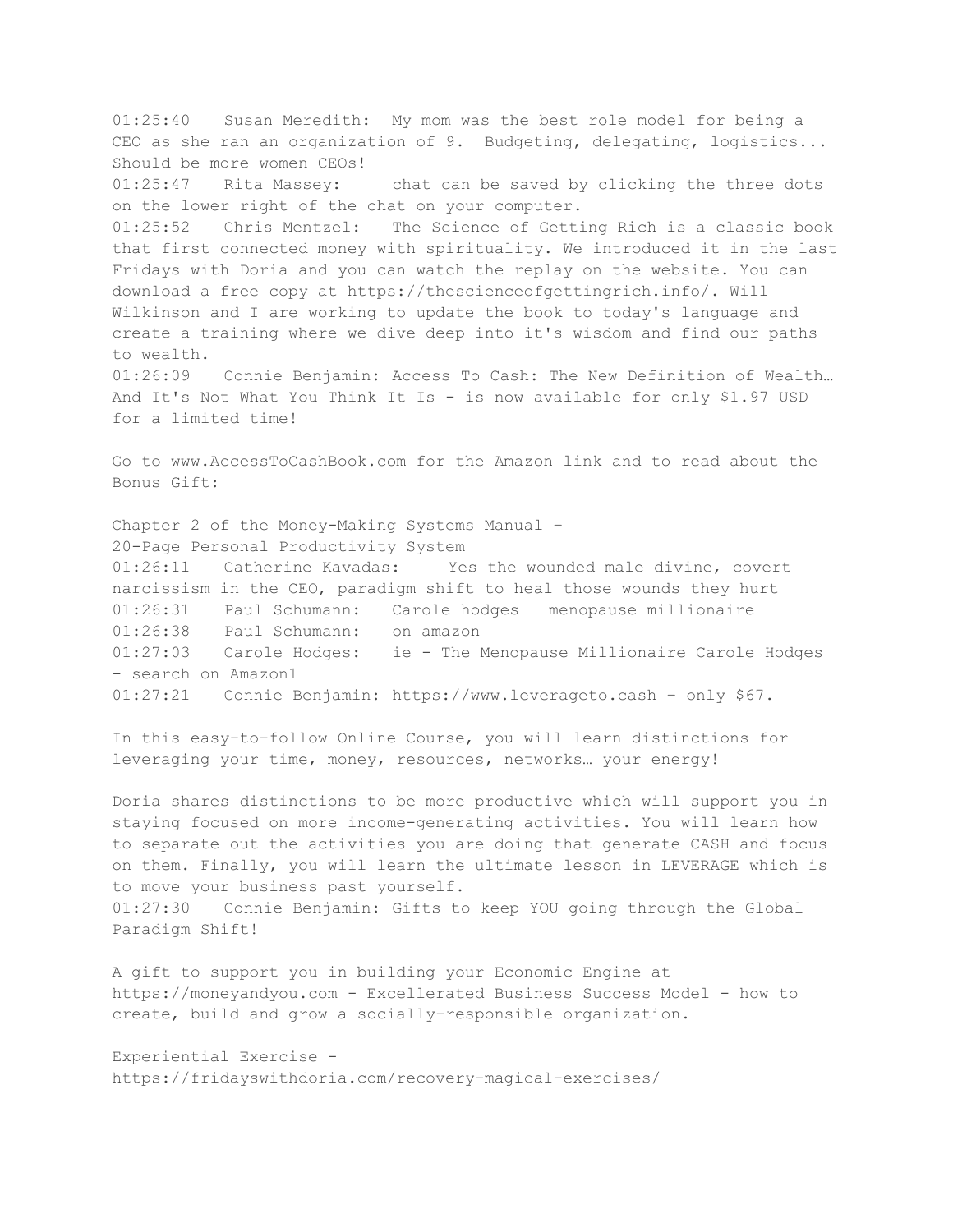Do the Recovery Magical Exercises to support you in clearing multi-generational financial decisions that have been activated during the pandemic or in life... These exercises have been done by some of the financial masters / experts / best selling authors that you see everywhere... 01:27:59 Michele Wilson: Adopt someone you are going to get resources. We are resource rich. 01:28:50 Connie Benjamin: I just posted the link to the Recovery Magic Exercises 01:28:54 Paul Schumann: need to leave for next movie review that Carole and i are hosts. in 30 minutes 01:29:25 Connie Benjamin: Do you love LIGHT HEALING? Do you love HEALTH?

https://LifeWave.com/ChrisMentzel

Doria highly recommends the Nanotechnology - Stem Cells - Light-based Patches for Health, Vitality and Youthfulness - she has been using since the beginning of the Covid Pandemic to keep her immune system strong

Do you love PROSPERITY? Business Opportunity for powerful, influential networkers who are looking for ULTIMATE LEVERAGE while bringing Light Wealth Health to the world... If you are not interested, who do you know? You can benefit tremendously from the introduction..

This 4-minute video shows the success of relieving pain on horses and animals https://www.youtube.com/watch?v=BJ8EA0fANl0 If you know horse owners, pass the word! 01:29:41 laurien rowan (she/her, they/them): Enjoy @Paul and Carole 01:29:42 Connie Benjamin: DISC Profile system. Our Business School Instructor, Carol Dysart, has this wonderful gift for you: https://globalsparks.com/moneyandyou/freedisc

Legal Shield is a great service to have to ask for quick legal support and forms as part of the low price membership fee: global888enterprises.wearelegalshield.com - this doesn't replace the need for great legal support. 01:29:53 Connie Benjamin: https://TopTalentJV.com/ Three 1/2 days of Masterminding with experts / masters / professionals / entrepreneurs -- YOU! Awesome environment to create business relationships - Joint Ventures - March 7 - 9 (8 am - 2 pm PST). 01:30:21 Susan Meredith: http://mentamorph.com Financial game to mentally morph millions of mindsets about money! 01:30:23 Paul Schumann: themenopausemillionairebook.com 01:30:36 Connie Benjamin: Connect with Adam

Get Adam's Free Gift: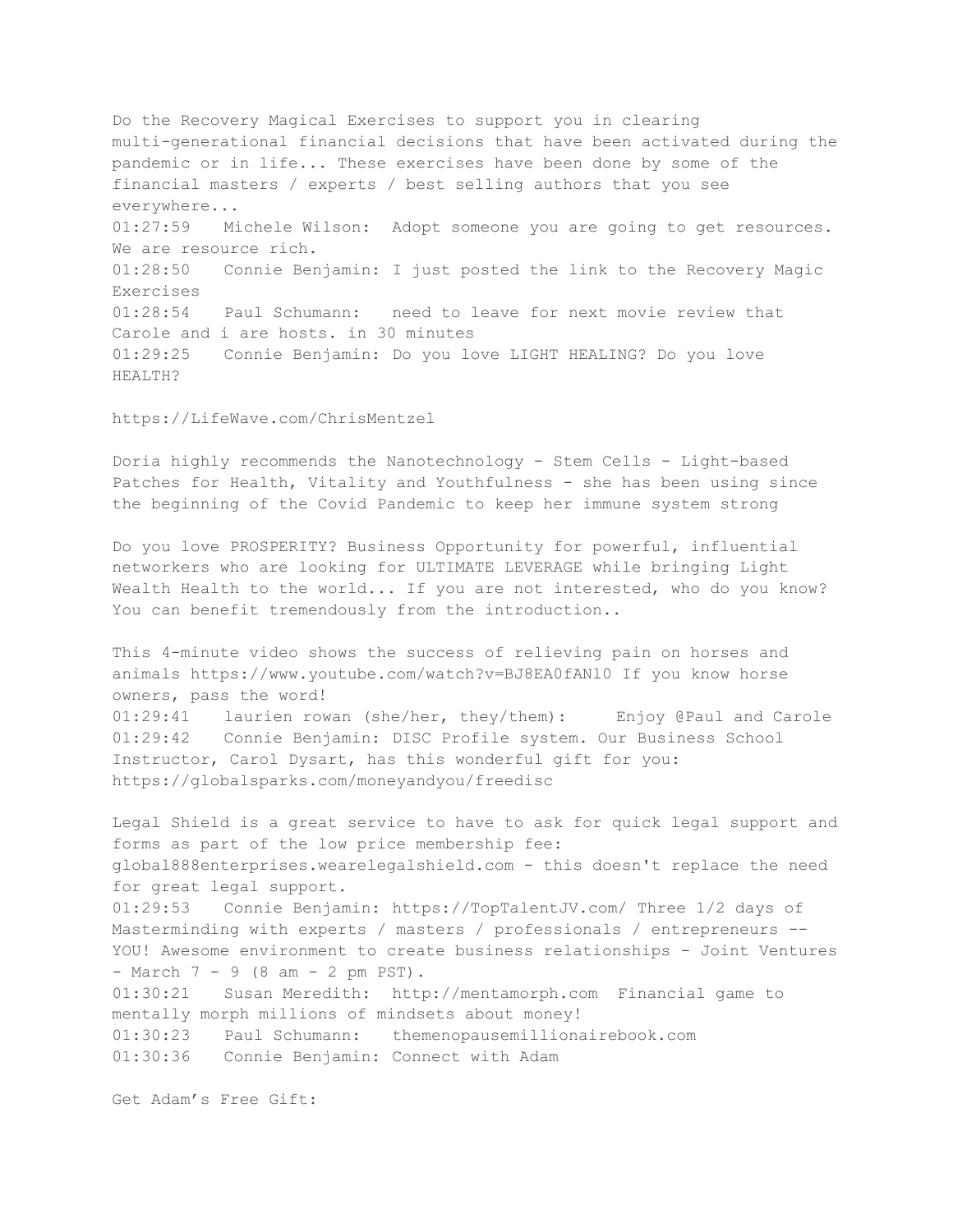```
Resiliencerank.com
Websites: www.adammarkel.com
http://changeproof.com/
Email: team@adammarkel.com
Social media links:
Instagram: @AdamDMarkel
Facebook: @AdamMarkelFanPage
Twitter: @AdamMarkel
LinkedIn: @AdamMarkel
01:30:55 Connie Benjamin: Marcia Martin was Doria's mentor! She shares
her extraordinary teachings about leadership, communication, and achieving
championship results in the Marcia Martin Club - an online digital library
of powerful workshops and seminars that will help you succeed in your life
and business. https://www.marciamartinclub.com/
01:31:19 Rita Massey: Thank you Doria and Adam. Very inspiring. I
need to go to another appointment now. Blessings to all.
01:31:19 Rick Botelho: Another reason why the current market is not
the answer. We need a paradigm shift from a neoliberal economy to to
ecological economy needed to co-design and build an developing an
equitable, regenerative and sustainable future. Neoliberal ESG is not
enough.
https://www.linkedin.com/pulse/launch-equitymoonshot-how-can-we-co-create-
generative-rick/
01:31:37 Connie Benjamin: Great to see you hear @Rita!
01:32:48 Rick Botelho: Post traumatic growth.
01:33:11 Alana Lea: Sharing with you our 11 year old rainforest
regeneration work: http://www.iGiveTrees.org. Proud to say we've been
named among the "Key Players" on Paul Hawken's Regeneration Nexus. The
real deal working in Brazil!
01:34:35 Catherine Kavadas: Thank you AND Congratulations to the
NSW Commissioner of Police Karen Webb appointed Feb 2022
01:35:17 Joan Michelson: worry drains and keeps you from seeing
solutions
01:35:37 Carole Hodges: Worry is depleting
01:36:05 Ray Blanchard: Love that message, Rick, of seating an
"Ecological Economy" (an economy where "oneness" is the centerpiece and
realizing our relatives throughout the planet. The two-legged, the
four-legged, the rainforest, and all life forms)
01:36:17 Ray Blanchard: Creating…
01:36:57 Carole Hodges: Incremental change over time becomes
transformational
01:37:13 Adam Markel: htttps://www.changeproof.com and
https:www.resiliencerank.com
```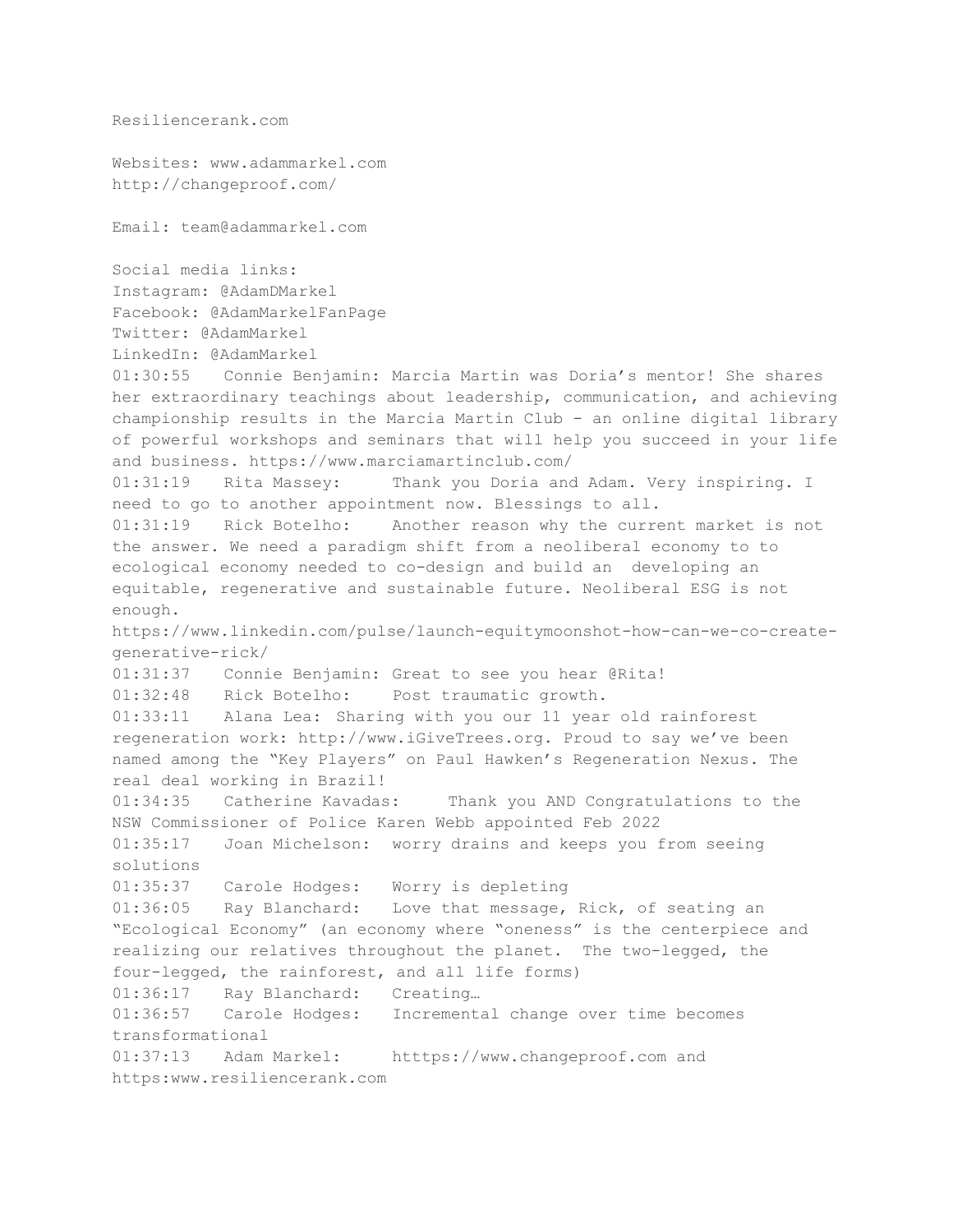01:37:35 Catherine Kavadas: Covid is a whisper - greater change is coming WHEN is the question? ... so lets build our RESILIENCE muscle.... LAW OF DIFFERENCES... EINSTEIN COMPOUND EFFECT 01:38:29 Catherine Kavadas: Love AND Appreciate your FREE resilience assessment 01:38:46 Diana Jaimes: I really understand what you are talking about Adam. I really disliked being an administrative assistant to a Senior Vice President in a financial services company. I loved the two female SVP's I worked for in almost 10 years, but disliked the job. I never realized how entrepreneurial minded I was. 01:39:37 Connie Benjamin: http://resiliencerank.com/ 01:39:50 Connie Benjamin: http://changeproof.com/ 01:39:59 Catherine Kavadas: The wounded male divine HURTS our feminine divinec 01:41:34 Chris Mentzel: The Science of Getting Rich is a classic book that first connected money with spirituality. We introduced it in the last Fridays with Doria and you can watch the replay on the website. You can download a free copy at https://thescienceofgettingrich.info/. Will Wilkinson and I are working to update the book to today's language and create a training where we dive deep into its wisdom and find our paths to wealth. 01:41:37 Rick Botelho: Thanks Adam for the resources. The prevention and treatment of burnout is not needed if leaders design a thriving, flourishing culture that embraces change. This calls for developing anti-fragility skills before adversity occurs. 01:43:15 laurien rowan (she/her, they/them): Closing our eyes making our own mini sensory deprivation chamber to recalibrate ourselves. 01:44:02 Dame Doria (DC) Cordova: https://www.dreamlifevalentines.com/register-1 Our friends Marie Diamond and NICOLE BRANDON are putting on this wonderful Valentine's event. Do join - and Happy Valentines! Love love 01:44:07 Joan Michelson: I spoke to the Defense Dept on innovation, change 01:45:22 Carole Hodges: Beautiful conversation. In our world of continuous and rapid change, we must have a strategy of recovery and resilience. Community is also a component of resilience. Love you all - I must leave to run another meeting. 01:45:58 Catherine Kavadas: WHAT A KING - RESPECT ADAM RESPECT TA 01:47:05 Yuji Shimada JPN:keep maintain hope!! 01:48:03 Ray Blanchard: Hope and Faith supports inner strength and resilience 01:48:11 Dr. Serge Gravelle (GlobalSparks): Some of our BSE/M&Y grads created a brand new platform to support non-profit/NGO organizations in their fundraising efforts at no cost. If you know any non-profit entities, please ask them to go to https://goglobalsparks.com/1plucky for a 30-second survey.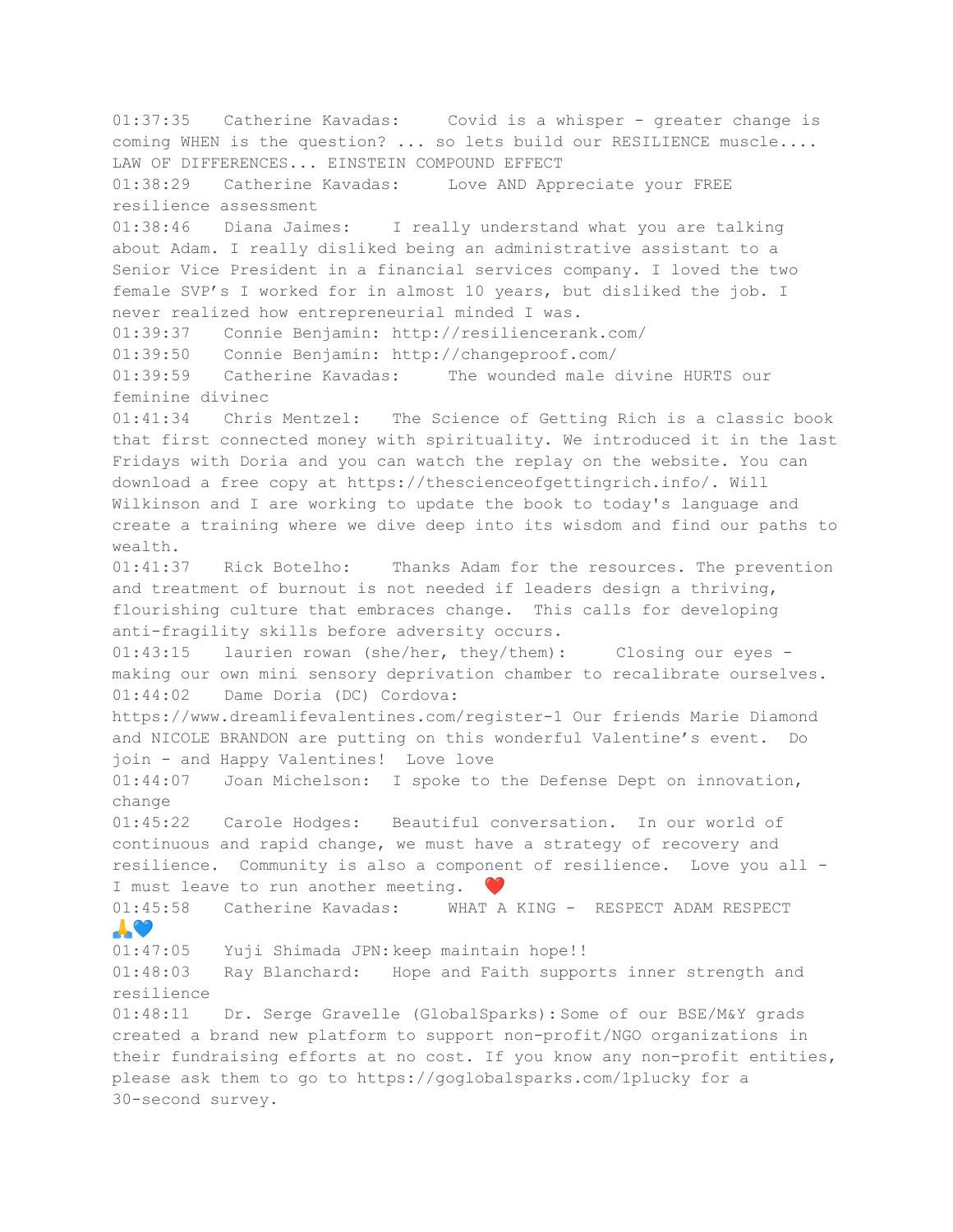01:48:12 Rick Botelho: Thanks Adam for your time and contribution. 01:48:42 Connie Benjamin: Connect with Adam Get Adam's Free Gift: http://resiliencerank.com/ Websites: www.adammarkel.com http://changeproof.com/ Email: team@adammarkel.com Social media links: Instagram: @AdamDMarkel Facebook: @AdamMarkelFanPage Twitter: @AdamMarkel LinkedIn: @AdamMarkel 01:49:38 Ray Blanchard: Totally agree, Christopher. We are moving from the underworld into upper consciousness. 01:51:12 Catherine Kavadas: Christopher through my lense Im hearing you HONOURING the HEALED African American Feminine Divine Culture - One step is to RITUALISE RESILIENCE 01:51:49 laurien rowan (she/her, they/them): Western paradigm businesses try and create communities, Thai perspectives, communities give rise to great businesses. 01:52:12 Shirini Miranda: What we bless, blesses us. What we curse, curses us.- Adam 01:52:38 Ray Blanchard: Call it FORGIVENESS 01:52:55 Catherine Kavadas: Niiiice BLESSINGS TO ALL HERE - MIRACLES AND BLESSINGS TO I /WE /US PREVISIONAL GRATITUDE YaY YaYv 01:53:33 Rick Botelho: If we do not redress the shadow and darks sides of human nature, the evolving of paradigm shift toward a higher consciousness is stymied and thwarted. 01:53:50 Catherine Kavadas: HOW - CLOSE EYES AND BREATHE PREVISIONAL NEXT STEP IN GRATUTUDE 01:53:55 laurien rowan (she/her, they/them): The holding of witnessing what is not acceptable and believing in what we believe possible at the same time is necessary - 01:54:16 Adam Markel: adam@adammarkel.com 01:54:52 Connie Benjamin: www.adammarkel.com 01:55:13 Rick Botelho: Great spirit. 01:56:58 Catherine Kavadas: BLESSINGS - Adam heartfelt hugs to your Mr delicious, Mrs sweetness AND your QUEEN 01:57:01 Joan Michelson: Follow the money 01:57:04 Shirini Miranda: You complete me. 01:57:05 Catherine Kavadas: I 01:57:15 Catherine Kavadas: YOU COMPLETE ME GGGGRRRR